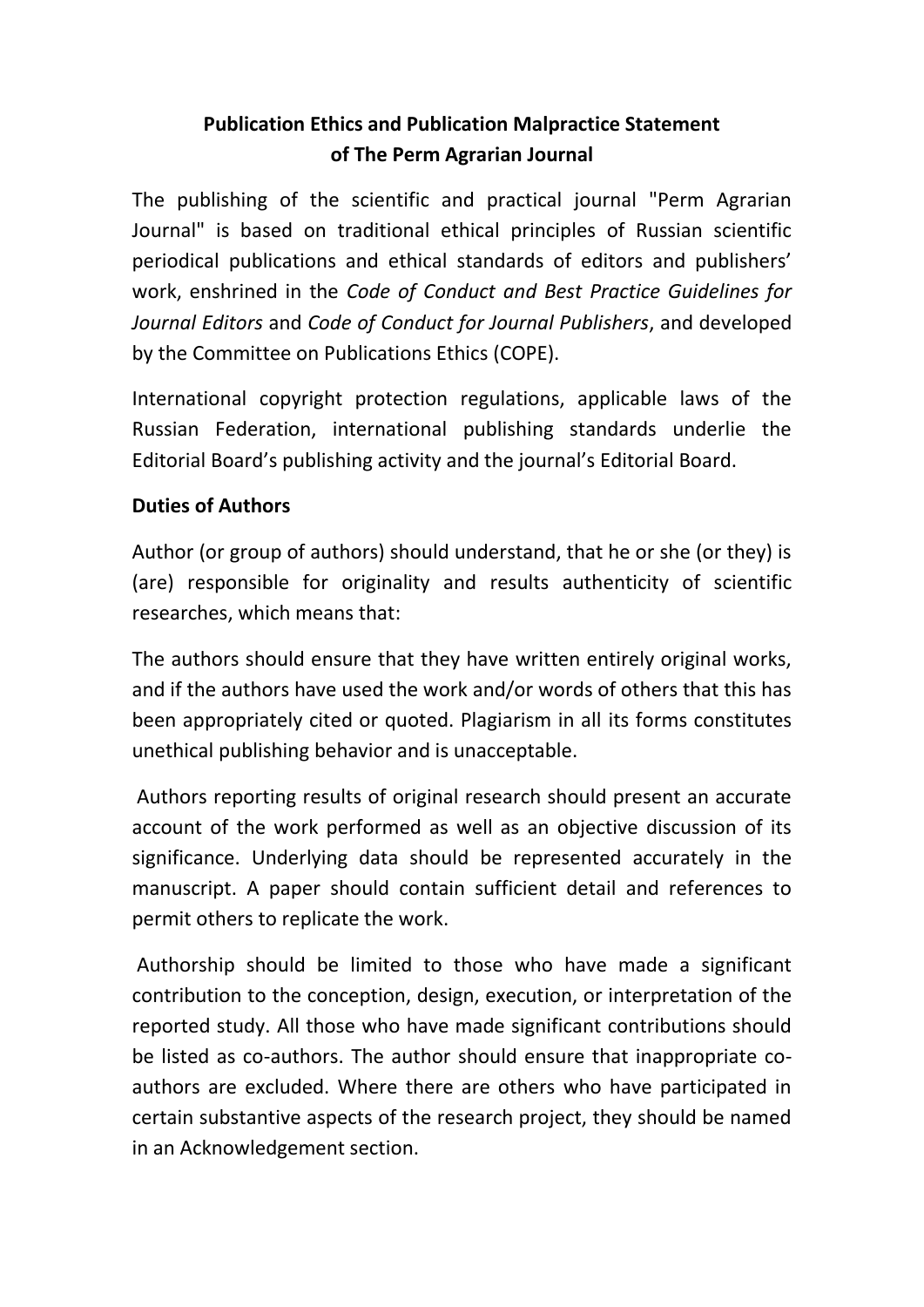The corresponding author should ensure that all appropriate co-authors (according to the above definition) have seen and approved the final version of the paper and have agreed to its submission for publication.

An author should not in general publish manuscripts describing essentially the same research in more than one journal or primary publication.

When an author discovers a significant error or inaccuracy in a published work, it is the author's obligation to promptly notify the journal's editor or publisher and cooperate with the editor to retract or correct the paper.

#### **Duties of Editor**

The editor of a peer-reviewed journal is responsible for deciding which articles submitted to the journal should be published, it means that:

The Editor uses editing ethics and sees that the fair play is observed.

The Editor of the journal is solely and independently responsible for deciding which of the articles submitted to the journal should be published, often working on conjunction with the relevant society (for society-owned or sponsored journals). The validation of the work in question and its importance to researchers and readers must always underwrite such decisions. The Editor may be guided by the policies of the journal's editorial board and constrained by such legal requirements as shall then be in force regarding libel, copyright infringement and plagiarism. The editor may confer with other editors or reviewers (or society officers) in making this decision.

The editor should evaluate manuscripts for their intellectual content without regard to race, gender, sexual orientation, religious belief, ethnic origin, citizenship, or political philosophy of the author(s).

The editor and any editorial staff must not disclose any information about a submitted manuscript to anyone other than the corresponding author, reviewers, potential reviewers, other editorial advisers, and the publisher, as appropriate.

The editor presented with convincing evidence that the substance or conclusions of a published paper are erroneous should coordinate with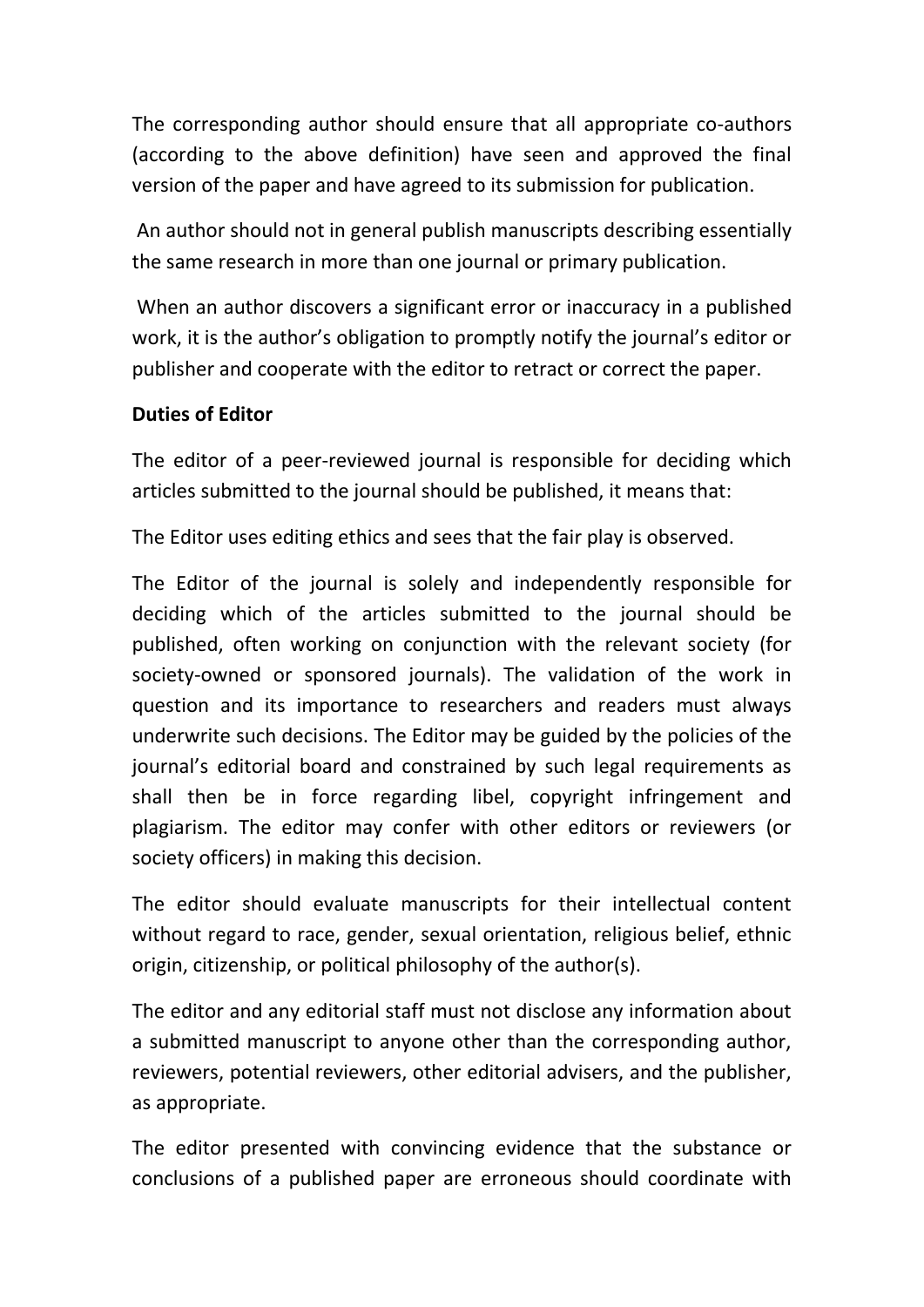the publisher (and/or society) to promote the prompt publication of a correction, retraction, expression of concern, or other note, as may be relevant. The editor reserves the right to refuse the manuscript in case of violation of the rules described above.

Unpublished materials disclosed in a submitted manuscript must not be used in editor's own research without the express written consent of the author. Privileged information or ideas obtained through peer review must be kept confidential and not used for personal advantage.

Editors should recuse themselves (i.e. should ask a co-editor, associate editor or other member of the editorial board instead to review and consider) from considering manuscripts in which they have conflicts of interest resulting from competitive, collaborative, or other relationships or connections with any of the authors, companies, or (possibly) institutions connected to the papers.

## **Duties of Publisher**

Publisher, Editor, Reviewer should comply with the rules of ethics, accepting the adopted norms in selecting manuscripts to be published in the journal. The publisher should provide specialized legal review and counsel if necessary.

### **Duties of Reviewer**

The reviewer provides scientific expertise of author's manuscripts. Therefore, reviewer's actions should have unbiased assessment, which is based on the following principles:

The reviewer should keep the term of manuscripts reviewing and also the reviewer must ensure of the allotting confidential mark. Any selected referee who feels unqualified to review the research reported in a manuscript or knows that its prompt review will be impossible should notify the editor and excuse himself from the review process.

Reviewers should not consider manuscripts in which they have conflicts of interest resulting from competitive, collaborative, or other relationships or